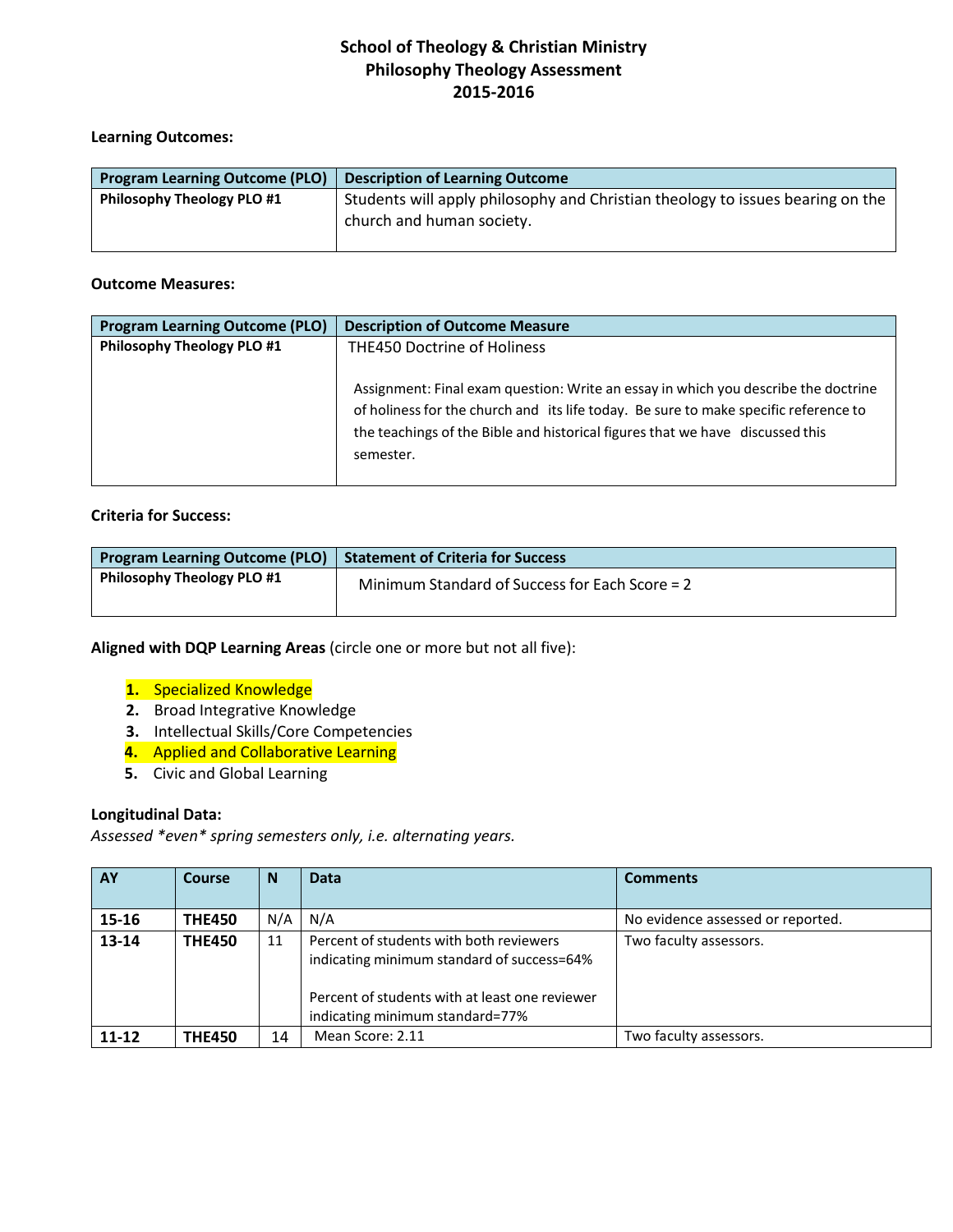### **Conclusions Drawn from Data:**

| <b>Program Learning Outcome</b><br>(PLO) | <b>Conclusions Drawn from Data</b>                                             |
|------------------------------------------|--------------------------------------------------------------------------------|
| <b>Philosophy Theology PLO #1</b>        | In 2013-2014, the majority of students met or exceeded the minimum standard of |
|                                          | success. No evidence assessed or reported in 2015-2016.                        |

# **Changes to be Made Based on Data:**

| Program Learning Outcome (PLO) | Description of Changes to be Made Based on Data |
|--------------------------------|-------------------------------------------------|
| Philosophy Theology PLO #1     | I No changes to be made at this time.           |

#### **Rubric Used:**

- 3 The student's application of philosophy and/or Christian theology to the assigned issue(s) was outstanding
- 2 The student's application of philosophy and/or Christian theology to the assigned issue(s) was adequate
- 1 The student's application of philosophy and/or Christian theology to the assigned issue(s) was weak
- 0 The student was not able to apply philosophy and/or Christian theology to the assigned issue(s)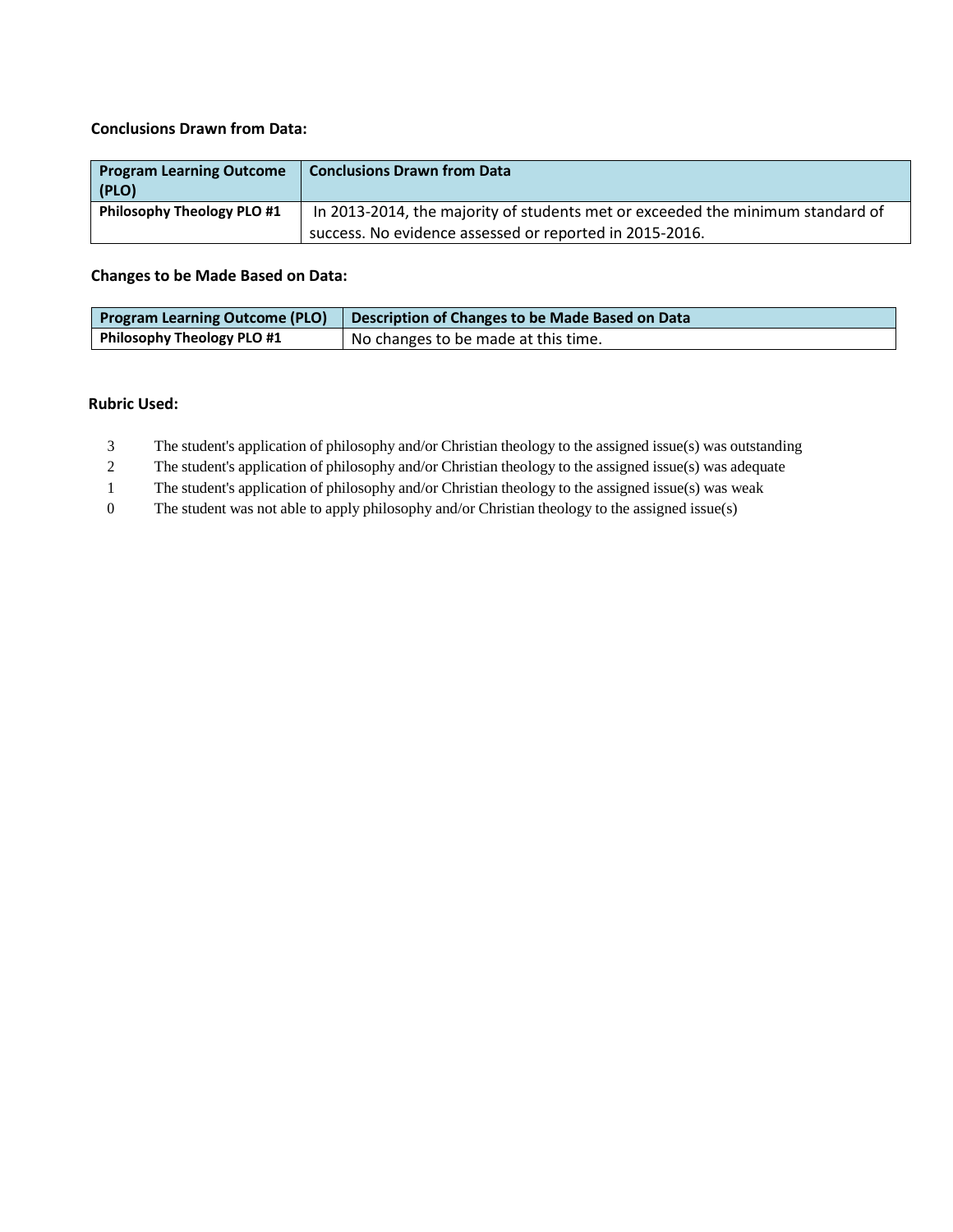# **Learning Outcomes:**

| <b>Program Learning Outcome (PLO)</b> | <b>Description of Learning Outcome</b>                                                              |
|---------------------------------------|-----------------------------------------------------------------------------------------------------|
| <b>Philosophy Theology PLO #2</b>     | Students will summarize the historical development of the beliefs and<br>practices of Christianity. |

# **Outcome Measures:**

| <b>Program Learning Outcome (PLO)</b> Description of Outcome Measure |                                         |
|----------------------------------------------------------------------|-----------------------------------------|
| Philosophy Theology PLO #2                                           | Signature Assignment: THE350 Term Paper |

# **Criteria for Success:**

| Program Learning Outcome (PLO)   Statement of Criteria for Success |                                                                          |  |
|--------------------------------------------------------------------|--------------------------------------------------------------------------|--|
| Philosophy Theology PLO #2                                         | 80% of the students will score at least 2 on each measure in the rubric. |  |
|                                                                    |                                                                          |  |

**Aligned with DQP Learning Areas** (circle one or more but not all five):

- **1.** Specialized Knowledge
- **2.** Broad Integrative Knowledge
- **3.** Intellectual Skills/Core Competencies
- **4.** Applied and Collaborative Learning
- **5.** Civic and Global Learning

# **Longitudinal Data:**

*Assessed \*odd\* spring semesters only, i.e. alternating years.* 

| AY        | Course                                                                                         | N   | <b>Data</b>                                                                       | <b>Comments</b>                                                                                                                                     |
|-----------|------------------------------------------------------------------------------------------------|-----|-----------------------------------------------------------------------------------|-----------------------------------------------------------------------------------------------------------------------------------------------------|
| 15-16     | <b>THE350</b>                                                                                  | N/A | Not on rotation for assessment this academic year.                                | Not on rotation.                                                                                                                                    |
| 14-15     | <b>THE350</b>                                                                                  | 5   | All five students assessed scored at or above the minimum<br>measure for success. | THE350 Term Paper                                                                                                                                   |
| $12 - 13$ | <b>THE450</b><br>Note:<br>THE450 (not<br><b>THE350)</b><br>indicated on<br>original<br>report. | N/A | The combined average score of students based on the two<br>assessments was 2.0.   | Final Exam Question:<br>"Summarize the historical<br>development of the<br>beliefs and practices<br>related to holiness."<br>Two faculty assessors. |
| $10 - 11$ | <b>THE350</b>                                                                                  | N/A | N/A                                                                               | N/A                                                                                                                                                 |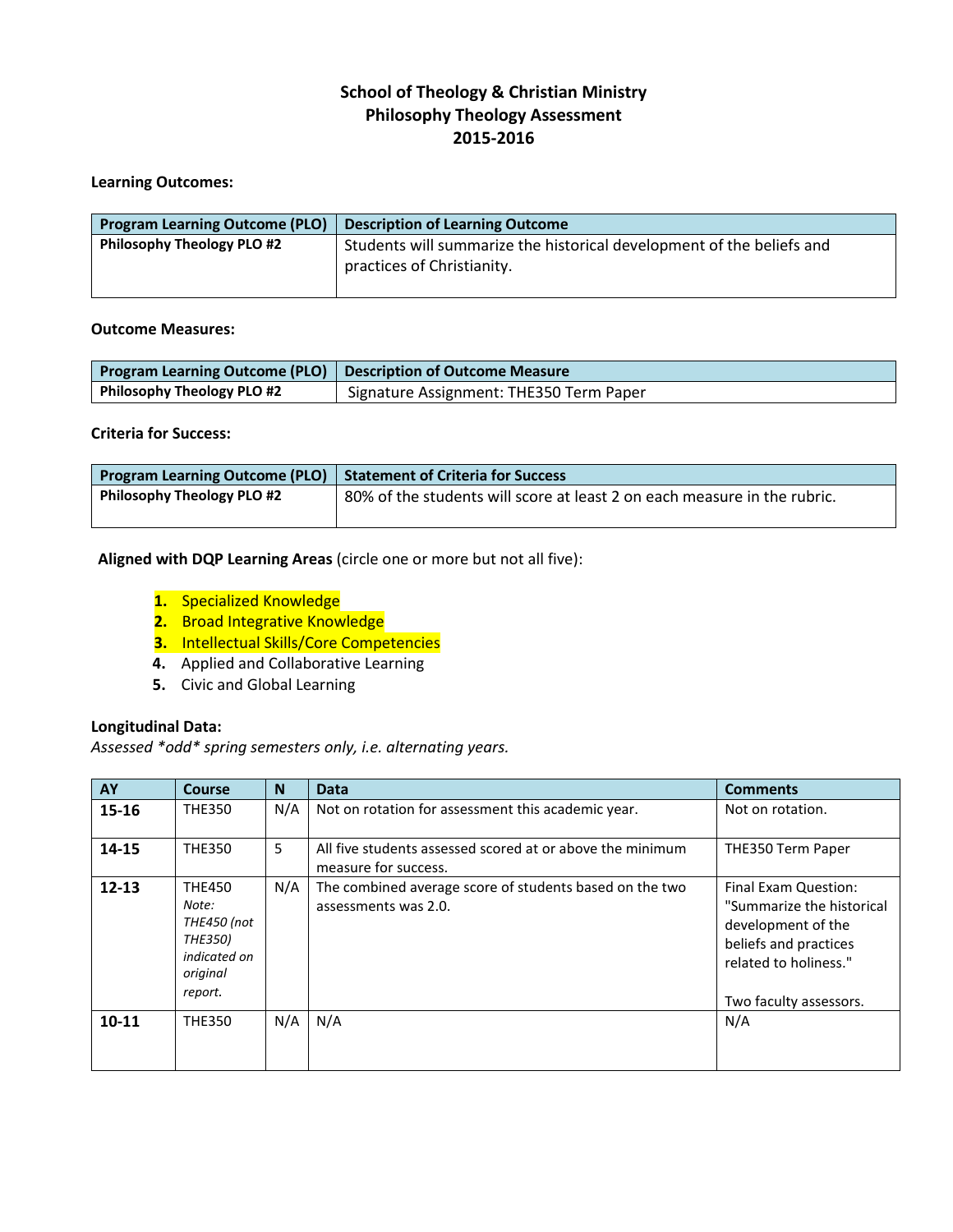#### **Conclusions Drawn from Data:**

| <b>Program Learning Outcome</b><br>(PLO) | <b>Conclusions Drawn from Data</b>                                     |
|------------------------------------------|------------------------------------------------------------------------|
| <b>Philosophy Theology PLO #2</b>        | In 14-15, all students (100%) met or exceeded the minimum requirement. |

### **Changes to be Made Based on Data:**

|                            | <b>Program Learning Outcome (PLO)</b>   Description of Changes to be Made Based on Data |
|----------------------------|-----------------------------------------------------------------------------------------|
| Philosophy Theology PLO #2 | No changes to be made at this time.                                                     |

#### **Rubric Used:**

3 The student's summary of the historical development of the topic was organized and explained in an outstanding way

2 The student's summary of the historical development of the topic was adequately organized and explained

1 The student's summary of the historical development of the topic was poorly organized and explained

0 The student was not able to summarize the historical development of the topic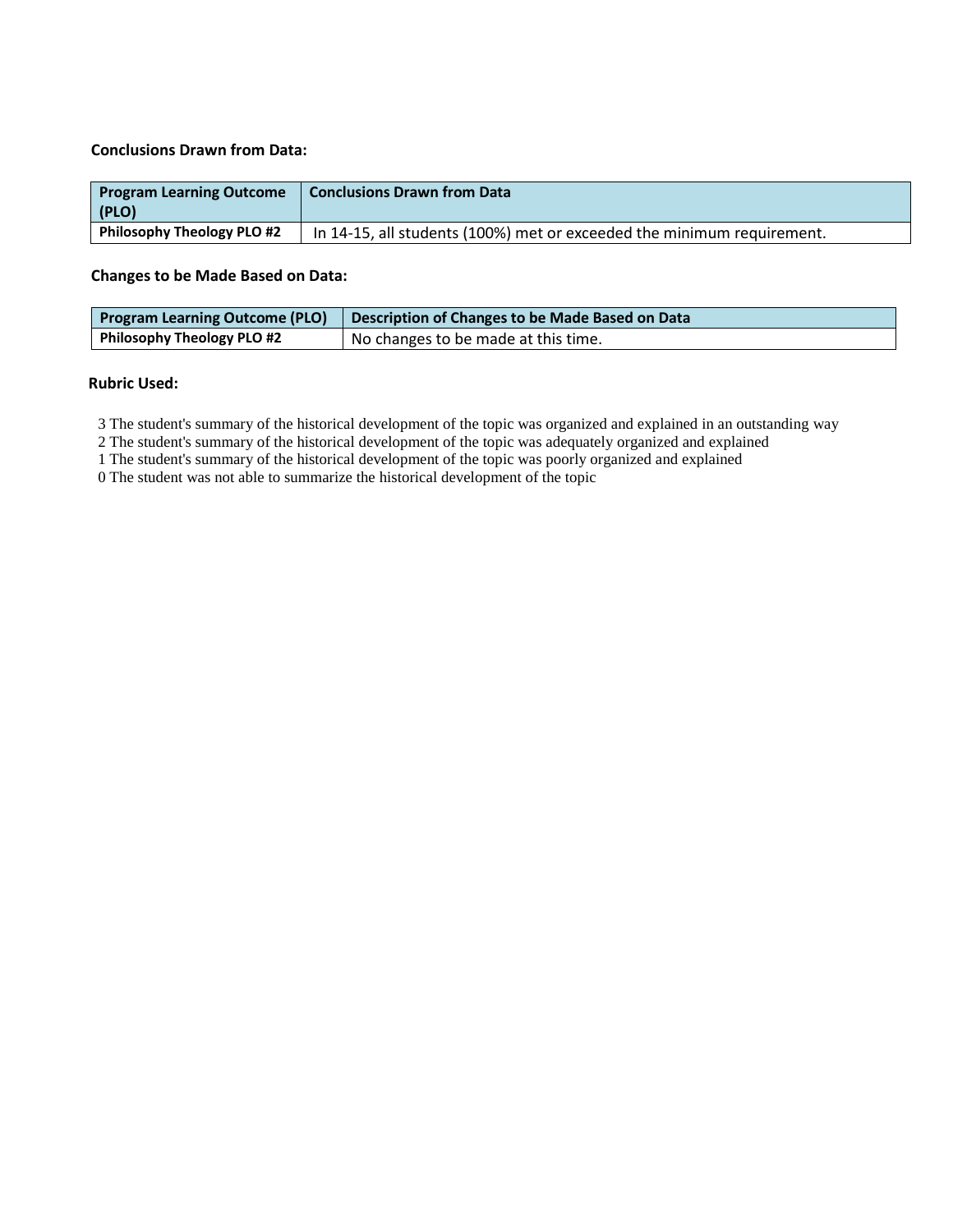# **Learning Outcomes:**

| <b>Program Learning Outcome (PLO)</b> | <b>Description of Learning Outcome</b>                                                                                                  |
|---------------------------------------|-----------------------------------------------------------------------------------------------------------------------------------------|
| <b>Philosophy Theology PLO #3</b>     | Students will compose term papers that are well organized, use appropriate<br>citation methods, and exhibit clear and coherent writing. |
|                                       |                                                                                                                                         |

### **Outcome Measures:**

| <b>Program Learning Outcome (PLO)</b> | <b>Description of Outcome Measure</b>                             |
|---------------------------------------|-------------------------------------------------------------------|
| <b>Philosophy Theology PLO #3</b>     | Signature Assignment: Term Paper for THE450 Doctrine of Holiness. |
|                                       |                                                                   |

# **Criteria for Success:**

| <b>Program Learning Outcome (PLO)</b> | Statement of Criteria for Success                            |
|---------------------------------------|--------------------------------------------------------------|
| <b>Philosophy Theology PLO #3</b>     | Minimum Standard of Success for Each Measure = 2             |
|                                       | Minimum Standard of Success for Individual Student Total = 6 |

## **Aligned with DQP Learning Areas** (circle one or more but not all five):

- **1.** Specialized Knowledge
- **2.** Broad Integrative Knowledge
- **3.** Intellectual Skills/Core Competencies
- **4.** Applied and Collaborative Learning
- **5.** Civic and Global Learning

#### **Longitudinal Data:**

*Assessed in THEO 450 Doctrine of Holiness during \*even\* spring semesters only, i.e. alternating years.*

| AY        | Course        | <sub>N</sub> | Organization       | <b>Citation</b><br><b>Methods</b> | <b>Coherence</b>    | <b>Comments</b>                                                                         |
|-----------|---------------|--------------|--------------------|-----------------------------------|---------------------|-----------------------------------------------------------------------------------------|
| 15-16     | <b>THE450</b> | N/A          | N/A                | N/A                               | N/A                 | No evidence assessed or reported.                                                       |
| $13 - 14$ | <b>THE450</b> | 9            | 94%                | 69%                               | 94%                 | Minimum Standard of Success for Each<br>Measure = 2. Two faculty assessors.             |
|           |               |              |                    | 75%                               |                     | Minimum Standard of Success for Individual<br>Student Total = 6. Two faculty assessors. |
| $11 - 12$ | <b>THE450</b> | 9            | Mean Score:<br>2.3 | Mean Score:<br>2.39               | Mean Score:<br>2.28 | Two faculty assessors.                                                                  |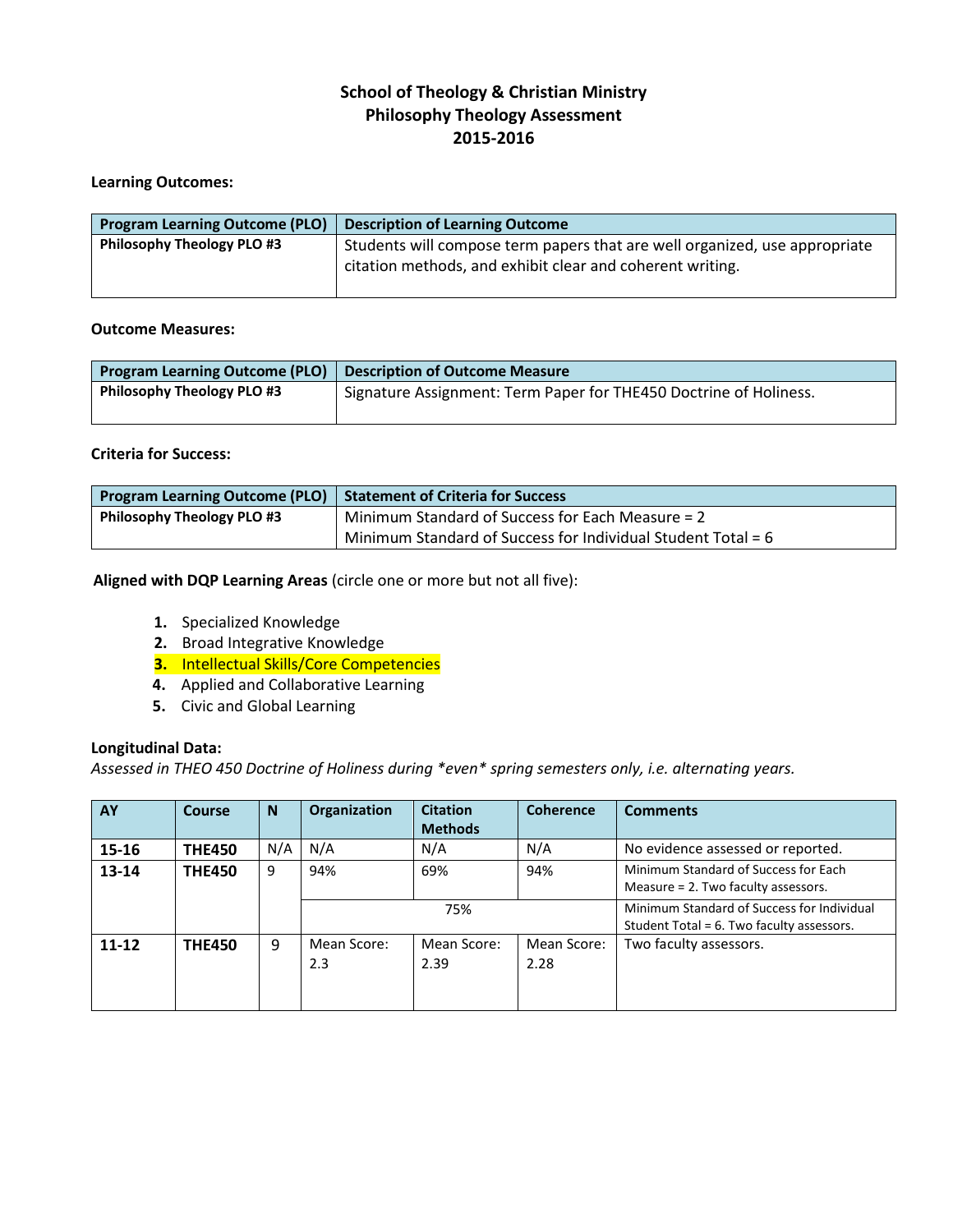**Conclusions Drawn from Data:**

| <b>Program Learning Outcome (PLO)</b> | Conclusions Drawn from Data                                     |
|---------------------------------------|-----------------------------------------------------------------|
| <b>Philosophy Theology PLO #3</b>     | In 2013-2014, 75% of the students met the criteria for success. |
|                                       | In 2015-2016, no evidence was assessed or reported.             |

# **Changes to be Made Based on Data:**

| <b>Program Learning Outcome (PLO)</b> | Description of Changes to be Made Based on Data |
|---------------------------------------|-------------------------------------------------|
| Philosophy Theology PLO #3            | I No changes to be made at this time.           |

# **Rubric Used:**

# *Organization*

3 The term paper's organization of ideas is outstanding.

2 The term paper's organization of ideas is adequate.

1 The term paper's organization of ideas is weak and unclear.

0 The term paper exhibit no appropriate organization of ideas.

# *Citation*

3 The use of appropriate citation methods is outstanding.

2 The use of appropriate citation methods is adequate.

1 The use of appropriate citation methods is weak and inconsistent.

0 The term paper exhibit no appropriate citation method.

# *Writing*

3 The term paper exhibits clear and coherent writing to an outstanding degree.

2 The term paper exhibits clear and coherent writing to an adequate degree.

1 The term paper exhibits little clarity and coherence.

0 The term paper exhibits no clarity and coherence.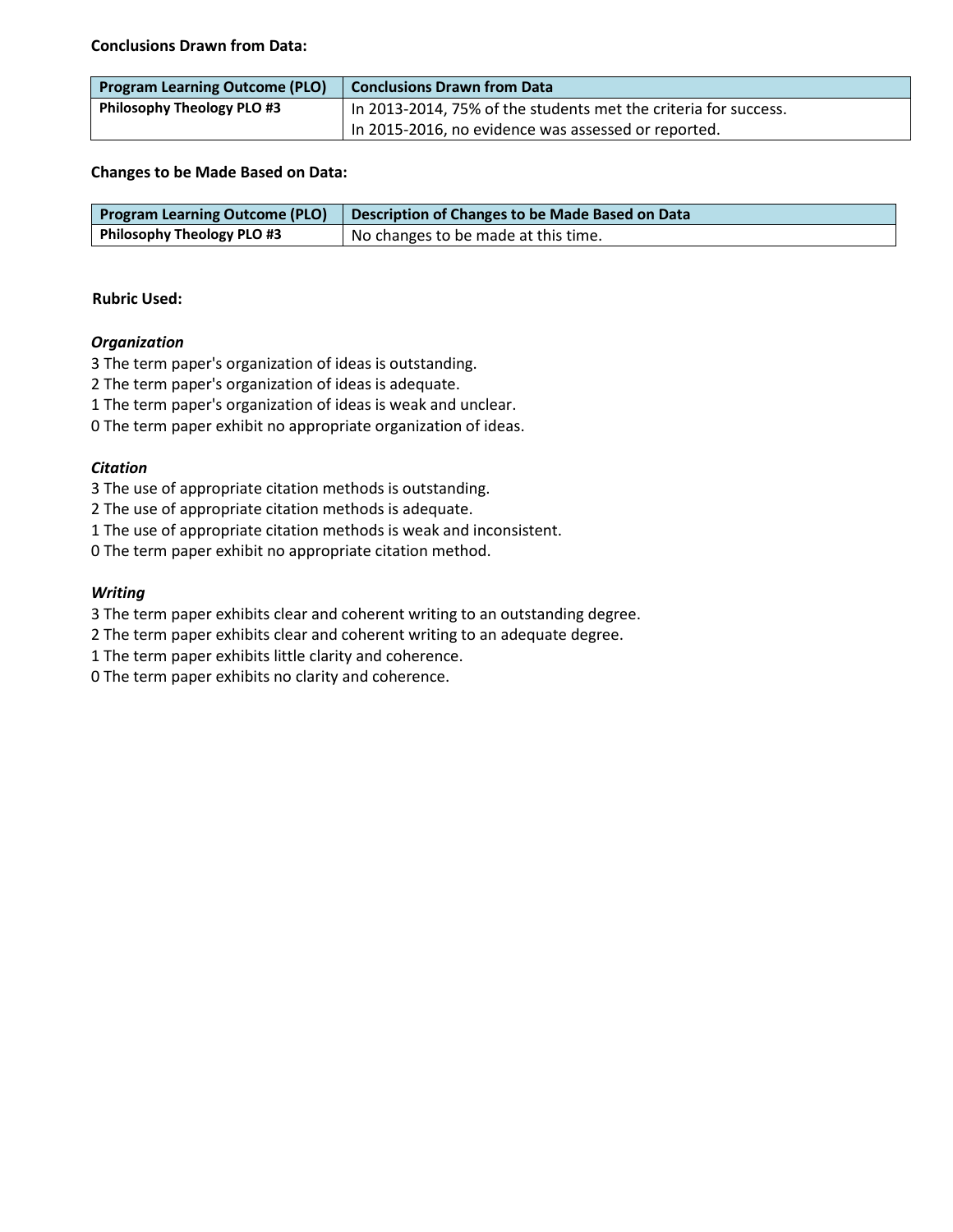### **Learning Outcomes:**

| <b>Program Learning Outcome (PLO)</b> | <b>Description of Learning Outcome</b>                                                                                  |
|---------------------------------------|-------------------------------------------------------------------------------------------------------------------------|
| <b>Philosophy Theology PLO #4</b>     | Students will analyze primary and secondary sources and construct<br>theologically and philosophically sound arguments. |
|                                       |                                                                                                                         |

### **Outcome Measures:**

|                                   | Program Learning Outcome (PLO) Description of Outcome Measure    |
|-----------------------------------|------------------------------------------------------------------|
| <b>Philosophy Theology PLO #4</b> | Signature Assignment: Term Paper in THE306 The Life of Holiness. |

# **Criteria for Success:**

| <b>Program Learning Outcome (PLO)</b> Statement of Criteria for Success |                                                                         |
|-------------------------------------------------------------------------|-------------------------------------------------------------------------|
| <b>Philosophy Theology PLO #4</b>                                       | 80% of the students will score at least 2 on each measure in the rubric |
|                                                                         | and at least 6 total.                                                   |

### **Aligned with DQP Learning Areas** (circle one or more but not all five):

# **1.** Specialized Knowledge

- **2.** Broad Integrative Knowledge
- **3.** Intellectual Skills/Core Competencies
- **4.** Applied and Collaborative Learning
- **5.** Civic and Global Learning

# **Longitudinal Data:**

| AY        | Course        | <sub>N</sub> | <b>Use of Primary</b> | <b>Citation</b> | <b>Coherence</b> | <b>Comments</b>                   |
|-----------|---------------|--------------|-----------------------|-----------------|------------------|-----------------------------------|
|           |               |              | <b>Sources</b>        | <b>Methods</b>  |                  |                                   |
| $16 - 17$ | <b>THE306</b> | N/A          | N/A                   | N/A             | N/A              | Pending for AY 2016-2017.         |
| 14-15     | <b>THE306</b> | 5            | 100%                  | 100%            | 100%             | Minimum Standard of Success       |
|           |               |              |                       |                 |                  | for Each Measure $= 2$ .          |
|           |               |              |                       |                 |                  | Two faculty assessors.            |
|           |               |              |                       | 100%            |                  | Minimum Standard of Success for   |
|           |               |              |                       |                 |                  | Individual Student Total = 6.     |
|           |               |              |                       |                 |                  | Two faculty assessors.            |
| $12 - 13$ | <b>THE306</b> | N/A          | N/A                   | N/A             | N/A              | No evidence assessed or reported. |

# **Conclusions Drawn from Data:**

| <b>Program Learning Outcome</b><br>(PLO) | <b>Conclusions Drawn from Data</b>                                                                                       |
|------------------------------------------|--------------------------------------------------------------------------------------------------------------------------|
| <b>Philosophy Theology PLO #4</b>        | In 2014-2015, all five students assessed scored at or above the minimum criteria for<br>success in all three categories. |